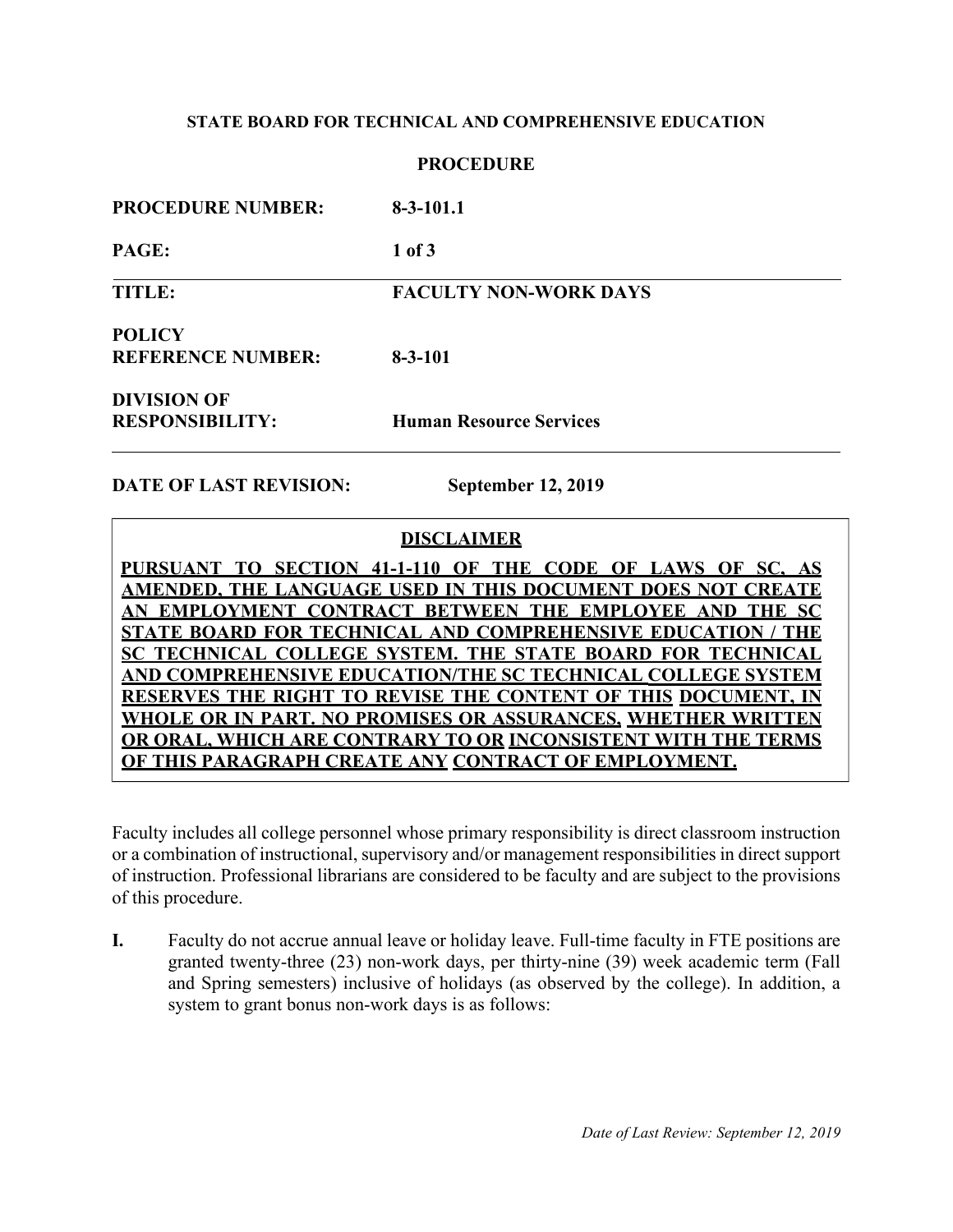#### **STATE BOARD FOR TECHNICAL AND COMPREHENSIVE EDUCATION**

#### **PROCEDURE**

**PROCEDURE NUMBER: 8-3-101.1 PAGE: 2 of 3**

> 10 years but less than 15 years of continuous SCTCS FTE service 1 additional day; 15 years but less than 20 years of continuous SCTCS FTE service 2 additional days; 20 or more years of continuous SCTCS FTE service 3 additional days;

Non-work days are granted based on the number of continuous service years with the South Carolina Technical College System (SCTCS) and are awarded as of the beginning of the fall term. A number of faculty non-work days are scheduled within the institutional academic calendar in keeping with institutional policy and procedures. Faculty are required to observe the scheduled non-work days, unless specific prior approval is granted by the Chief Academic Officer**/**designee. Non-work days not scheduled in the academic calendar may be used as emergency or personal leave days with prior approval of the appropriate official(s) in accordance with institutional policy and procedures. Non-work days not scheduled in the academic calendar and not taken as emergency or personal leave days by the end of the academic term may be carried forward in accordance with Section II of this procedure.

Full-time faculty who are employed during the summer term(s) are granted additional nonwork days at the rate of .385 days per week worked, not to exceed five (5) days. When determining the appropriate number of eligible non-work days for faculty working pro-rata (less than full-time) during the summer term(s), colleges should also provide pro-rata nonwork days.

When calculating the number of eligible non-work days for faculty employed after the beginning of the fall term or when a faculty member terminates employment, the following options are available:

- a) colleges may determine the eligible non-work days based on the pre-defined academic calendar; or,
- b) colleges may also use a formula of twenty-three (23) non-work days/thirty-nine (39) weeks = .59 (for each week worked). Bonus days are not included in the percent but are added to the total days that the formula provided.

Faculty are awarded days based on this formula and are paid according to this formula when they terminate their employment with the college.